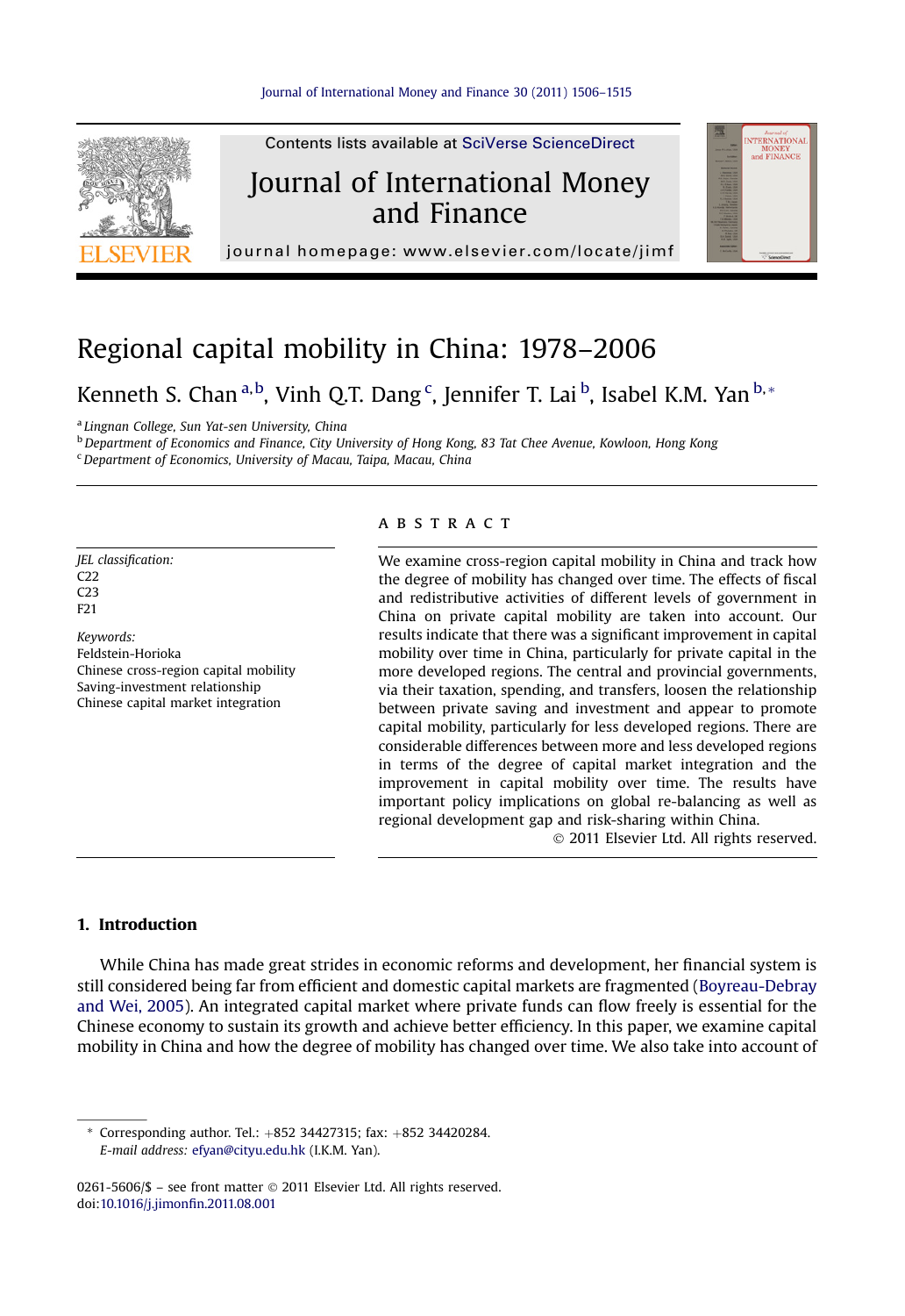the effects of fiscal and redistributive activities of different levels of government in China on crossregion capital mobility.<sup>1</sup>

After 1978, economic reforms experimented along the coastal areas such as Guangdong and Shanghai have resulted in rapid development in these regions. They have become the engine of economic growth for the whole country. However, this might have contributed to a widening economic development gap between these coastal and the more inland regions. The Chinese central government in 2000 initiated a "Develop the West" program to promote a more balanced growth across China [\(Lin](#page--1-0) [and Liu, 2008\)](#page--1-0). At the same time, China is under increasing pressure from her major trading partners to rely less on foreign demand in an effort to curb global imbalances. The 2007–2009 global financial crisis gives rise to yet another incentive for China to turn more to domestic demand as a propeller of growth.

Furthermore, the composition of the domestic absorption matters a great deal here. [Prasad](#page--1-0) [\(2009\)](#page--1-0) shows that the economic growth of China has been driven mainly by investment rather than by consumption. Greater capital mobility would enhance the ability of households to borrow for consumption of both home and foreign goods. Higher consumption spending would then generate a more sustainable growth driven by domestic demand in China and contribute toward global re-balancing. [Xu \(2008\)](#page--1-0) finds evidence of low degree of consumption risk sharing across Chinese provinces; he suggests that one should focus on the mechanisms that have prevented regions from sharing their risks within China. Increased capital mobility is essential for more active cross-region borrowing and lending that would in turn facilitate risk sharing and confer corresponding welfare gains.

In short, understanding capital market integration at the national and regional levels is important toward the goals outlined above. Recognizing there may be vast regional differences, we also estimate the degree of capital mobility for different regions based on their level of economic development. In light of these recent developments, it is hoped that our estimation results bear some policy relevance.

In a pioneering study, Feldstein and Horioka (hereafter FH) ([1980](#page--1-0)) evaluate the degree of crosscountry capital mobility by estimating the correlation between saving and investment, also referred to as the saving-retention rate, based on cross-sectional data of OECD countries. They argue that if capital mobility is high, incremental saving in one country would seek investment opportunities with the highest possible risk-adjusted returns around the world, resulting in low correlation between national saving and national investment. Under financial autarky, a country's domestic investment must be financed exclusively by her domestic saving, resulting in perfect correlation between national saving and investment. In their results, the estimated saving-retention rate is quite high and is not statistically different from unity. This implies low capital mobility and contradicts a general consensus that capital is highly mobile among the OECD countries. While many subsequent studies of international capital mobility using cross-sectional, time-series, and panel data largely confirm the FH results, they provide alternative explanations and interpretations to this puzzle, including government policies such as budget deficit and current account targeting [\(Summers, 1988;](#page--1-0) [Roubini, 1988; Bayoumi, 1990](#page--1-0)). In addition, [Baxter and Crucini \(1993\)](#page--1-0) and [Mendoza \(1991\),](#page--1-0) among others, show that incorporating adjustment costs in inter-temporal models with built-in mobile capital can produce a correlation between domestic saving and investment as high as that observed in the data.

Some studies have adapted the FH framework to examine capital mobility across regions within a country. A key advantage of examining domestic capital mobility via the FH framework is that, unlike national sovereignties, provinces are not subject to the current account solvency constraint that complicates the interpretation of the saving-retention rate. [Bayoumi and Rose \(1993\)](#page--1-0) and [Thomas](#page--1-0) [\(1993\)](#page--1-0) estimate the saving-retention rate for the UK; [Yamori \(1995\)](#page--1-0) and [Dekle \(1996\)](#page--1-0) for Japan; [Sinn \(1992\)](#page--1-0) for the US; and [Thomas \(1993\)](#page--1-0) as well as [Helliwell and McKitrick \(1999\)](#page--1-0) for Canada. For

 $<sup>1</sup>$  Capital mobility is defined in this paper as free flows of funds across regions. Since financial markets in China are still</sup> underdeveloped and the number of financial instruments being traded is limited, a related but different concept of market completeness in which financial instruments covering a wider range of contingencies are traded is not examined here.